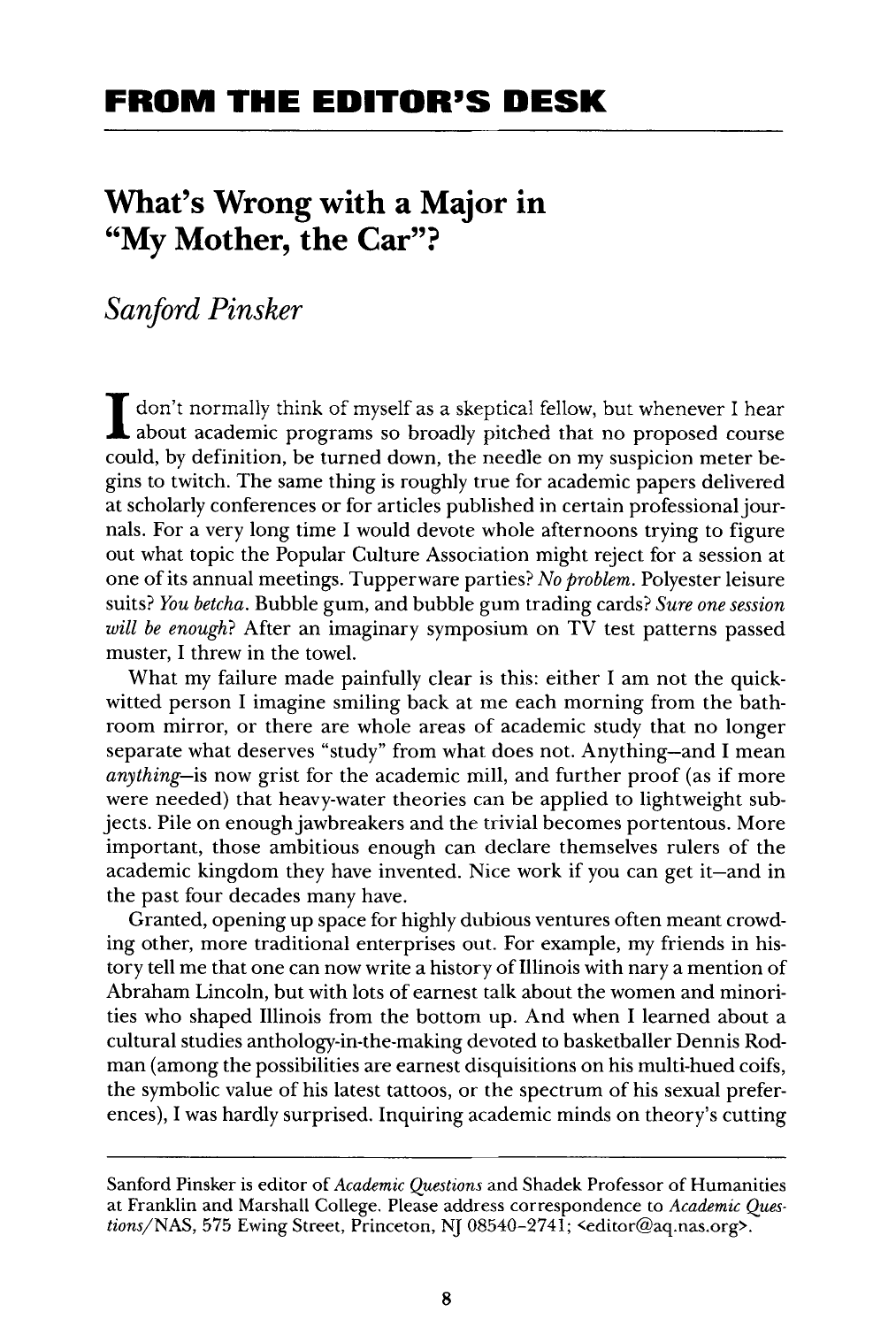edge want to know about cultural phenomena of this ilk. Moreover, they think that undergraduates should know about them too.

Enter Professor Robert J. Thompson and Syracuse University's Center for the Study of Popular Television. According to the *New York Times'* account of the recently inaugurated center, "even television that appeals to the lowest common denominator can still be great art." After all, wasn't Shakespeare a popular Elizabethan dramatist, somebody who pitched his plays to aristocrats as well as to groundlings, and who competed (quite successfully) with bear-baiting and other forms of street theater? Television, so the argument goes, is simply the latest example of an old story-namely, the academy's snobbish [read: elitist] resistance to jazz, to film, indeed, to anything that masses of people genuinely enjoy and that shapes the very culture under our collective noses.

Media study of the sort that Thompson champions is hardly new, and if what he offers were simply one more elective course among a multitude of others, I would not be writing this paragraph. But what the powers at Syracuse University have in mind is much grander, and much more pretentiously trumpeted. As David Rubin, dean of Newhouse School, puts it, their new center "will study television entertainment programs with the same care and passion as musicologists study Mozart or Ellington, or professors of English study Melville and Pynchon." Presumably, this means that sitcoms such as "Gilligan's Island" will find themselves under one postmodern microscope or another, and that undergraduates who missed out on "My Mother, the Car" will have a chance to make up lost ground via VCR, and even to major in the hapless adventures of two Brooklyn detectives-that is, if they can come up with a suitably rigorous angle. All this for a cool \$430,000 price tag.

As for those who worry that nothing in the hoopla about the new center sounds either "rigorous" or, for that matter, "academic," have no fears. Thompson's program will turn undergraduates who enter the university knowing more about television than they do about books into first-class couch potatoes. Better yet, Thompson argues that studying, really *studying* the likes of "The Beverly Hillbillies" or "The Andy Griffith Show" will lead undergraduates to the world of nature transcendentally extolled in Emerson and Thoreau. As Hemingway-a novelist rather than TV star-once put it in another country, "It would be pretty to think so." The bald truth, however, is that if an undergraduate curriculum takes its initial bearings on the basement level there is little hope it will eventually rise to the penthouse. Thompson is not only kidding himself, but also those students who will discover that the Center for the Study of Popular Television has lots of sub-basements, and that they will be parking below ground with a major in "My Mother, the Car" rather than scraping the sky with Melville.

If I could be persuaded that the core of liberal learning remained solid, courses that study soap operas and sitcoms "in depth" would strike me as no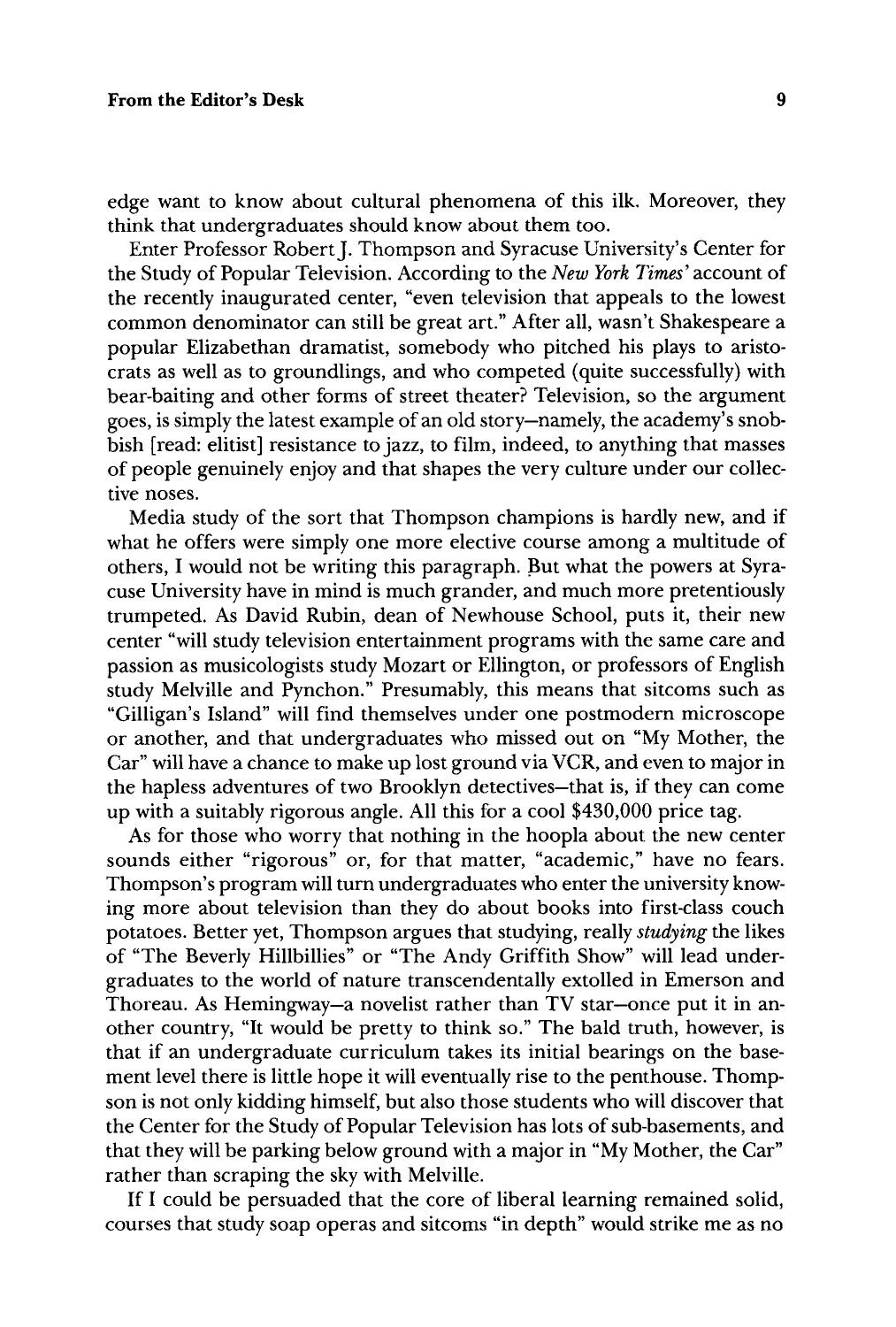different from many another elective offering currently competing for an undergraduate's attention. Some are reasonably serious, some are merely silly. What matters is how solid the "required" courses remain, and that's why I cannot regard the newly launched Center for the Study of Popular Television as the academy's finest hour. In far too many institutions of higher learning, electives have effectively replaced what used to travel as requirements of the basic, no-frills sort. Now, nearly any course imaginable can slip under the wide tent of what counts as fulfilling a "requirement," and I have every confidence that this will also be true for investigations of identity politics in "The Cosby Show," "The Waltons," and "I Love Lucy."

Not surprisingly, Thompson characterizes his critics as elitists, people essentially clueless about the power that television's images pack. What else can you expect, he argues, from defenders of the literary faith, especially when they still feel threatened by the Tube? Among the various charges occasionally hurled my way, the accusation of being an "elitist" is probably the one that stings least. As Thompson uses the term, it means that I think that some works of art are better than others. To that crime I plead guilty. Thompson, on the other hand, would insist that one work is simply "different" from another, and that any value judgment is, well, judgmental. At this point my reasons for feeling skeptical about his program should be clear enough. Without an intellectual framework in which criticism can take place, we are left with special pleading, and often with angry name-calling. What we will not have, however, is anything that remotely resembles "academic study," however much people like Thompson blather on about the critical thinking skills required to deconstruct the "identical cousins" who once shared space on "The Patty Duke Show."

Does all this mean that I am dead-set against television? Hardly. I not only own a television set, but take a measure of satisfaction in the grandeur of its size and the vividness of its color. Rather than the stereotypical English professor Thompson conjures up so easily, I watch channels other than PBS and have even been known to knock out an occasional piece about some television program I found particularly intriguing. My quarrel with elevating the study of popular television to the high status-and expense-of a "center" has at least as many reasons as David Letterman's Top-Ten List. Some have already been aired, but let me add just two more. First, Thompson's populism merely confirms the old adage that nobody ever went broke *underestimating*  American taste. Worthier projects, ones with more substance than whistles, are not likely to be moving into quarters at Syracuse's communications complex any time soon. Second (and more important), I don't think that undergraduates, even those hankering for careers as TV critics-reviewers, are well served by an education that narrows rather than broadens. Granted, they are likely to learn more than is necessary about semiotics, but precious little about